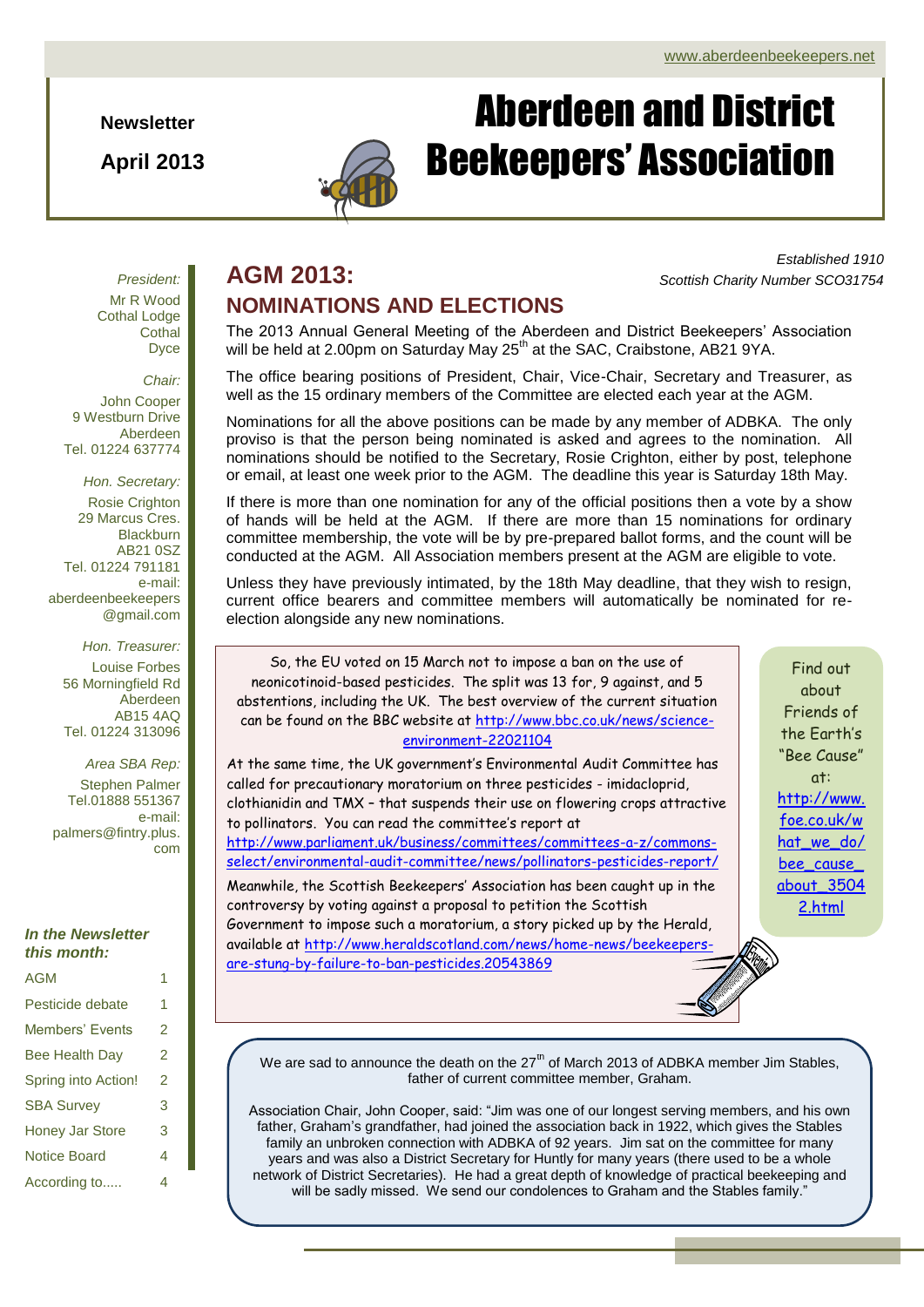## Page 2 of 4 **ADBKA Newsletter**



### **APIARY DEMONSTRATION: DEALING WITH OIL SEED RAPE**

Saturday 11 May at 2.00pm Fintry Schoolhouse Fintry Turriff AB53 5RN

#### **ABERDEEN AND DISTRICT BEEKEEPERS' ASSOCIATION ANNUAL GENERAL MEETING**

Saturday 25 May at 2.00pm SAC, Craibstone, AB21 9YA

The Scottish Government (SG), Science and Advice for Scottish Agriculture (SASA) and Scottish Rural College (SRUC) are holding a

### **BEE HEALTH DAY**

on Saturday  $1<sup>st</sup>$  June 2013 from 9.30am  $-$  4.30pm at Moray College, UHI, Elgin

(tea, coffee and a sandwich lunch will be provided - PLEASE NOTIFY US OF ANY SPECIAL DIETARY REQUIREMENTS)

A full day of lectures and practical sessions covering: AFB, EFB and other Bee Diseases, Apiary Hygiene, a Shook Swarm demonstration and Integrated Pest Control

To book your place or for more information contact: Alison Knox on 0300 244 9836

email: Alison.knox@scotland.gsi.gov.uk

Cost - £25.00 - Send your cheque, made payable to "SRUC" to: Alison Knox, P Spur, Saughton House, Broomhouse Drive, Edinburgh, EH11 3XD

Please note that numbers are limited so book early to avoid disappointment (we propose that similar events will be run on a regular basis in the future at various venues)

*With thanks to Moray Beekeepers' Association*

**The Scottish Beekeepers' Association** is undertaking a significant review of its constitution. SBA members are encouraged to engage in the process by scrutinising the proposals and expressing their views. The deadline for comments is 11 May 2013.

A copy of the draft constitution, along with supporting documents, can be found on the SBA website: [www.scottishbeekeepers.co.uk](http://www.scottishbeekeepers.co.uk/)

To access the documents, SBA members will require their username and password as shown on their 2013 membership card.

#### **SBA NUCLEUS CREATION WORKSHOP** 8 June 2013

Moray BKA Apiary Contact Tony Harris at [tonyharris316@btinternet.com](mailto:tonyharris316@btinternet.com) *NB - £20 fee to cover costs*

#### **Spring into Action!**

With this long-awaited upturn in temperatures, you'll soon be thinking about carrying out your first hive inspection of the spring. According to the National Bee Unit's *Best Practice Guideline No.6*, here are the 'golden questions' you'll want to answer:

**honey and pollen until the next Food** - Have the bees got enough visit?

**Room** - Have the bees got enough room to expand the brood nest? Do the colonies need supers put on? Will they need supers at the next visit?

**Queen** - Is the colony Queen-right and headed by a young prolific Queen?

**Queen cells** - Are there any? Is the colony trying to swarm? Has it swarmed?

**Health** - Are there signs of pests and diseases?

**Comb Condition** - Do I need to change some or all of the frames and combs?

**Spring Clean** – Do I need to clean up the hive?

**Apiary** - If in an overwintering apiary site do I need to move all or some of the colonies to a crop such as oil seed rape or other productive location?

The NBU's advisory leaflets can be downloaded free of charge from [https://secure.fera.defra.gov.uk/bee](https://secure.fera.defra.gov.uk/beebase/index.cfm?pageid=167) [base/index.cfm?pageid=167](https://secure.fera.defra.gov.uk/beebase/index.cfm?pageid=167)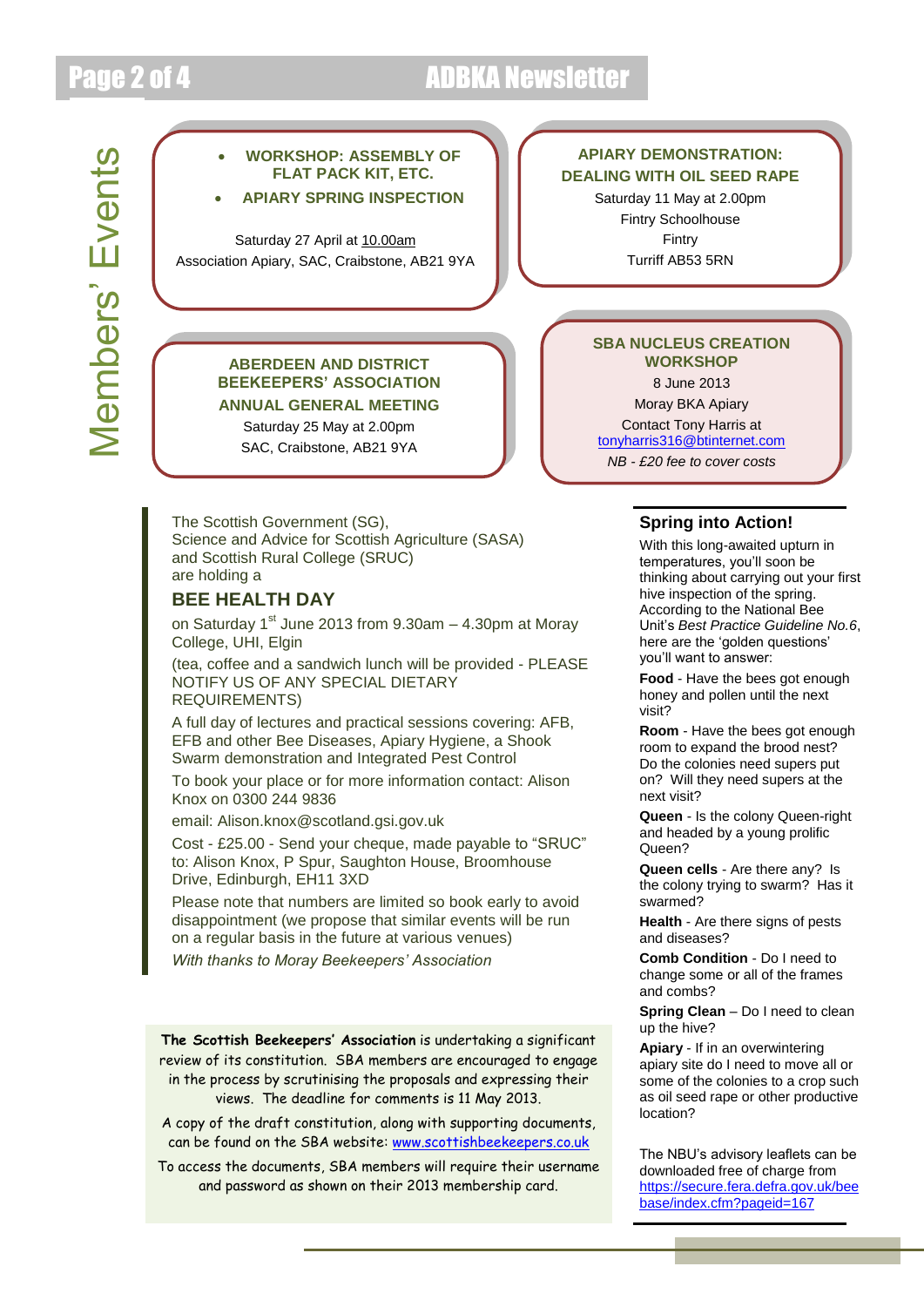

Ragus Candy Apistan – 10 strips, sufficient for 5 hives Ambrosia Syrup Honey Jars and Lids Mesh Floors – National size (wire only) Hessian Squares for smoker fuel Free loan: Honey extractors v Mini-melters

Heather honey press v

Wax extractor v

Wax foundation press

### **Honey Jar Store**



*Bridge roundabout, turn onto Laurel Drive. Continue for about half a mile. Look for Laurel Place on your right (it is a semi-circle so take the second entrance into this street).* 

*At the Persley* 

*Now turn left into Laurel Avenue. Danestone Market Garden is signposted, on the left, about 100 yards along.*

The store is open between 6.30pm and 8pm on Wednesday evenings and at other times by arrangement with Sandy Gordon (Tel: 01224 484540).

*For the loan items, a returnable £10 deposit is required, with the maximum length of loan being two weeks.*

#### *From the Scottish Beekeepers' Association website:*

#### **Dundee University / SBA overwintering survey 2012 / 2013**

We are still in what feels like the depths of winter in some areas. There are worrying reports of winter losses and many potential causes which need to be examined and hopefully unravelled. You can help by completing the Overwinter<br>Survey for 2012-13 *[accessible from the SBA website:* Survey for 2012-13 *[accessible from the SBA website: [www.scottishbeekeepers.org.uk\]](http://www.scottishbeekeepers.org.uk/)*. Could you please pass to any other beekeepers you know in your locality who have not received the form.\* We are asking people to return either by Email attachment or by post to Dr Connolly at the Department of Neurosciences, Ninewells Hospital Medical School.

Postal address:

Dr. C N Connolly, Division of Neuroscience, Medical Research Institute, Ninewells Medical School (level 7), MAIL BOX 6, University of Dundee, DD1 9SY

#### Email address:

#### [c.n.connolly@dundee.ac.uk](mailto:c.n.connolly@dundee.ac.uk)

#### PLEASE MARK AS 2013 SURVEY

We encourage return of the completed questionnaire by the 15th May 2013 and also stress that it is important that postal code data is completed and that confidentiality will be ensured.

The more beekeepers who can be encouraged to return completed forms the better. A large data set will enable us to look more carefully at the causes of winter failures and how they may vary around the country. Bees and beekeepers are having hard times and it is vital that we have the information on what is happening 'on the ground'.

#### John E Durkacz

(Coordinator for the SBA-Dundee collaboration for the Insect Pollinators' Initiative)

#### 8th April 2013

*\*ADBKA members who are unable to access the internet – please contact me on 07594063703 and I will send you a copy of the form by post. Graham Torrie*

Second only to the coverage given by the media to the latest developments in the neonicotinoid pesticide debate was a story concerning the effects on a bee's memory of a miniscule dose of caffeine. This emerged as an article in the magazine Science, which reported the work of a team of scientists, including members from Newcastle University and the University of Dundee. The researchers found that: "Honeybees rewarded with caffeine, which occurs naturally in nectar of Coffea and Citrus species, were three times as likely to remember a learned floral scent as were honeybees rewarded with sucrose alone.......Caffeine concentrations in nectar did not exceed the bees' bitter taste threshold, implying that pollinators impose selection for nectar that is pharmacologically active but not repellent. By using a drug to

enhance memories of reward, plants secure pollinator fidelity and improve reproductive success."

Read how the story was reported by Aberdeen News (Aberdeen, South Dakota, that is!) at [http://www.aberdeennews.com/ne](http://www.aberdeennews.com/news/aan-study-caffeine-amps-up-honeybees-memory-20130308,0,126460.story) [ws/aan-study-caffeine-amps-up](http://www.aberdeennews.com/news/aan-study-caffeine-amps-up-honeybees-memory-20130308,0,126460.story)[honeybees-memory-](http://www.aberdeennews.com/news/aan-study-caffeine-amps-up-honeybees-memory-20130308,0,126460.story)[20130308,0,126460.story](http://www.aberdeennews.com/news/aan-study-caffeine-amps-up-honeybees-memory-20130308,0,126460.story)

An abstract of the research paper can be found at [http://www.sciencemag.org/conte](http://www.sciencemag.org/content/339/6124/1202.abstract) [nt/339/6124/1202.abstract](http://www.sciencemag.org/content/339/6124/1202.abstract)



Find a gateway to international beekeeping at <http://www.apinews.com/en/>